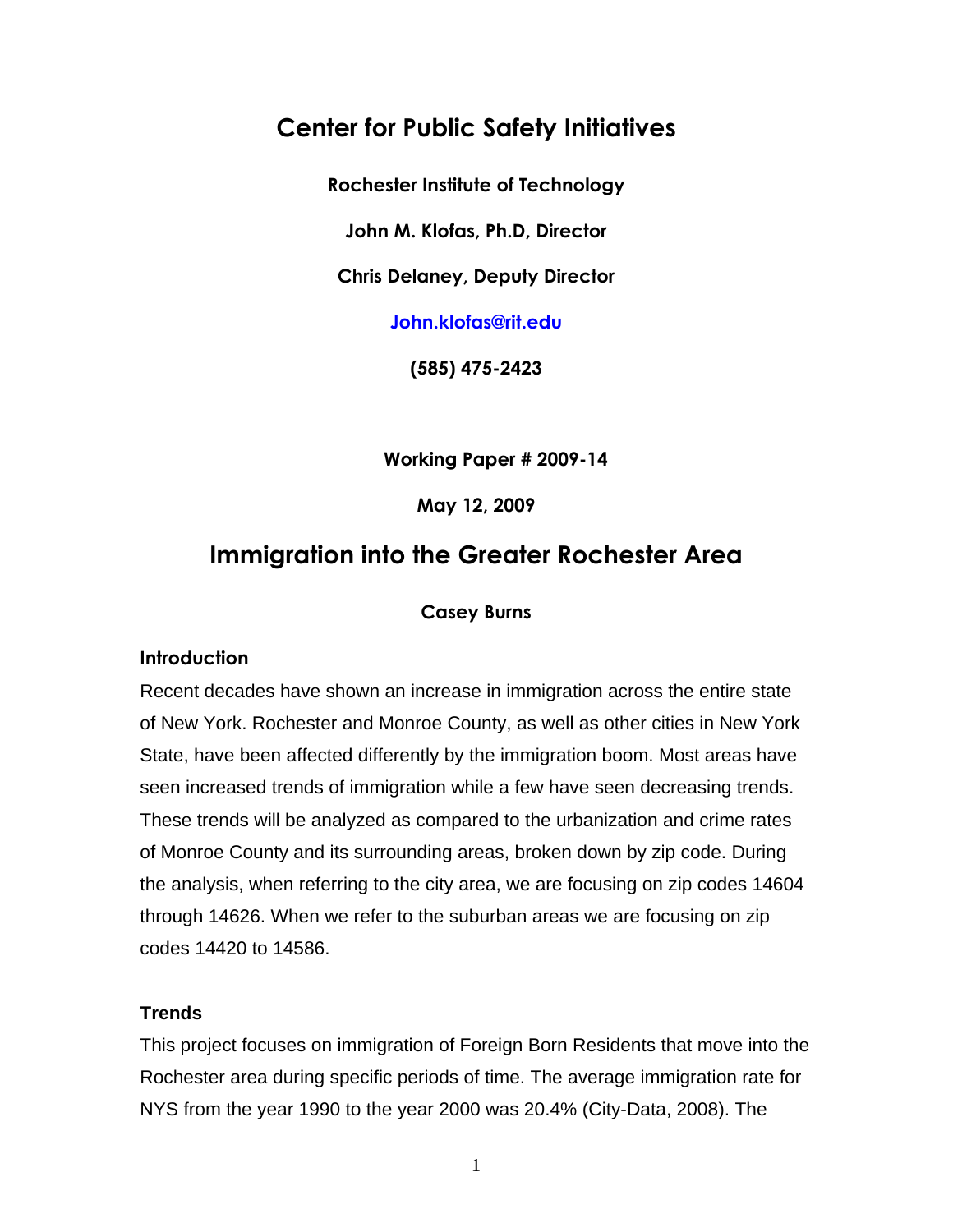large rate of immigration in NYS is effected by New York City, which has 2,870,993 foreign born residents that account for 35.9% of the city's total population. Out of the 42 zip codes that we focused on, the average rate of immigration into our target area is 6.0%. The city of Rochester has an average immigration rate of 7.3% and the suburban areas of Rochester have an average rate of 4.3% (Census, 2000). This shows that the area we have focused on has a significantly smaller rate of immigration compared to the rest of NYS. Immigrants have come from 47 different countries from all over the world. 48% of immigrants who apply for a permit to gain permanent residency are between the ages of 18 and 25 years old (City-Data, 2008).

#### **Immigration as compared to other cities**

Rochester has the highest number of foreign born residents (16,077) as compared to Buffalo (12,856), Syracuse (11,214), Albany (8,222), Utica (7,231) and Binghamton (4,006) (City-Data, 2008). Rochester is a large city and therefore has a larger population overall. The large population makes the percentage of foreign born residents similar to the other cities even though it has more foreign born residents than the other cities. Starting at New York City, the percentage of foreign born residents in the general population is 35.9%, Albany is 8.6%, Binghamton is 8.5%, Utica is 11.9%, Syracuse is 7.6%, Rochester is 7.3%, and Buffalo is 4.4% (City-Data, 2008). The percentage of foreign born residents in each city decreases as you move across the state, farther away from New York City. NYC is the main source of immigrants for the entire East coast, so the farther you move across the state away from the city; the less likely you are to find immigrants.

Although Utica has a relatively small total population, it has still received immigrants at a rate higher than any of the similar upstate cities. The Mohawk Resource Center for Refugees is a community action plan that helps resettle immigrants coming into the Utica area; 67% of the total immigration population in Utica is refugees. Utica consciously and willfully recruits immigrants to boost its declining population. Utica has seen this boom in immigration from 1990 to 2000 with the majority of people being from Bosnia. Today Bosnians make up for more

2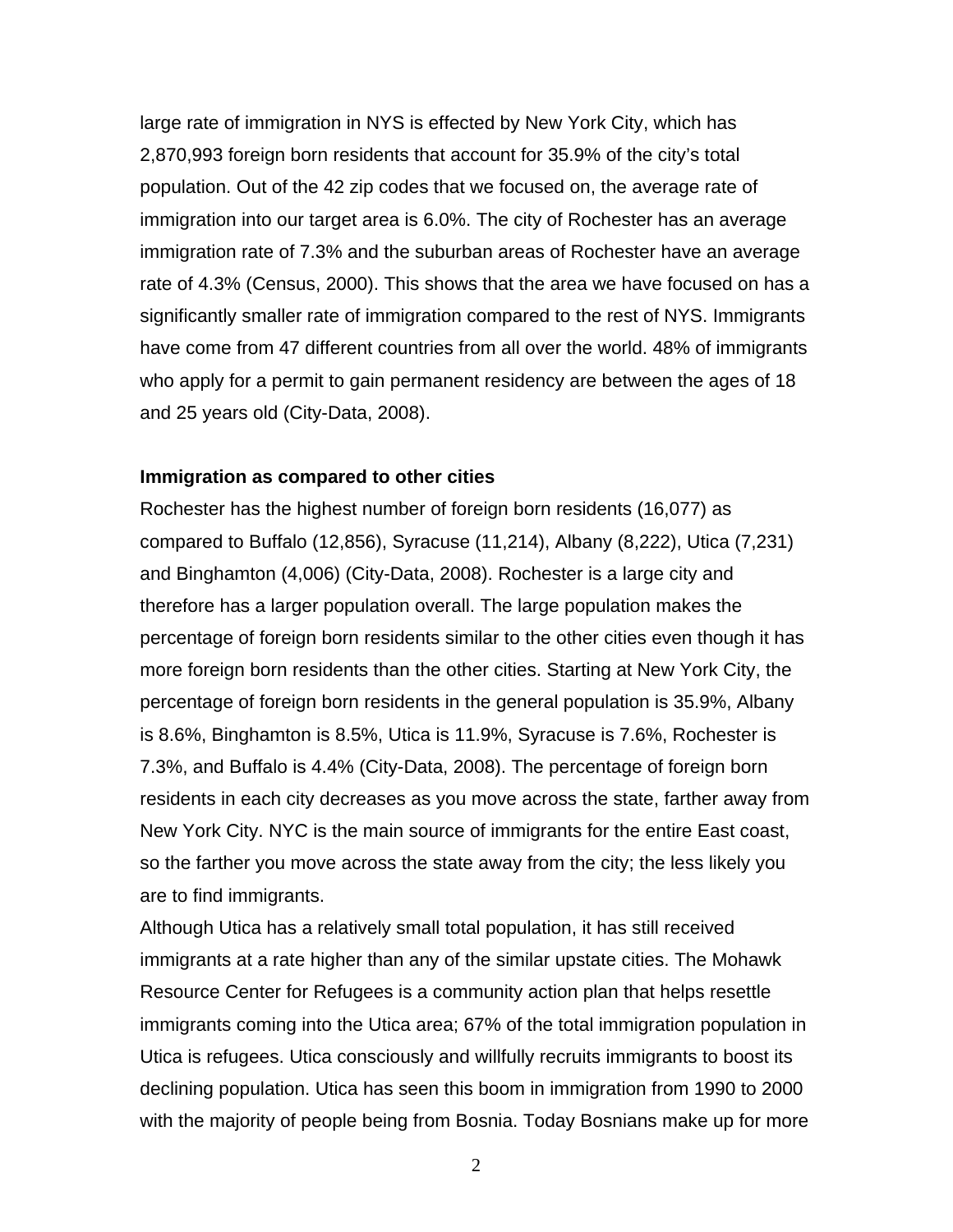than 10% of the total population in Utica. These refugees settled in Utica because it is an affordable city with a declining population and an abundance of low skill, entry level job positions that can easily be filled (Coulter, Murray, Kraly, 2004).

# **Urbanization**

Looking at the regions of the world where people are coming from, you find the largest number of people coming from Latin America. Although Latino immigrants are the largest group, European immigrants have the greatest exposure in the city because Downtown West is the only area that no European immigrants have settled in (City-Data, 2008). Looking at people coming from Europe, Asia, Africa, Oceania, Latin American, and Northern America, people settle into the city at a rate of 67% and they settle into the suburbs at a rate of 33%. This was a common trend across the six main sources of immigrants, except Oceania. Oceania is the opposite of the other regions, having 38% settle in the city and 62% settle in the suburbs (Census, 2000).

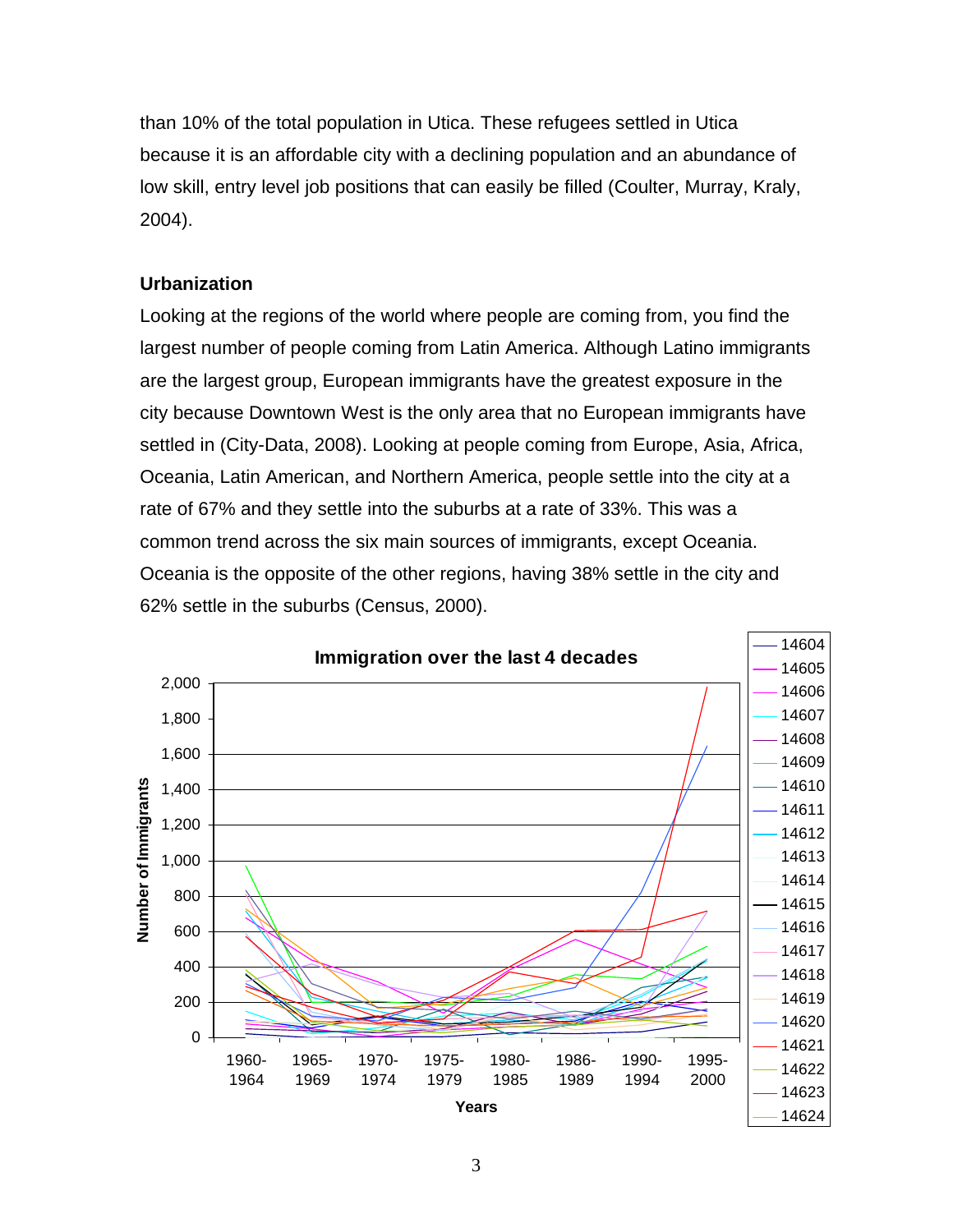Areas that showed a decrease in immigration were Brockport, Churchville, Mendon, City NW, and Gates. There were two specific areas that had a major jump in immigration during the previous decade. Brighton went from 675 immigrants during the 80's to 2,434 immigrants in the 90's. City South, which had 489 immigrants enter in the 80's, had 2,466 immigrants enter in the 90's (City-Data, 2008). The immigration booms in these two specific areas can be attributed to the local colleges. Brighton is where RIT is located and City South is where the University of Rochester is located. This means you have foreign born students immigrating to these areas so they can live and go to school. Upon graduation the students are staying in these areas and becoming legal residents. Latin America is the source of 30.6% of Rochester's immigrants, Europe is the source of 28.6% and Asia is the source of 28.9% of immigrants. This accounts for 88.4% of the immigrants that are currently living in Rochester. The majority of the foreign born population falls between 18 and 25 years old (City-Data, 2008). This is due to younger people either coming here to go to school or to look for new opportunities in America.

### **Crime**

In the city of Rochester, from 1986 through 2000, crime rates fluctuated but declined overall. From 1986 to 1989, reported crime on the UCR increased at a steady rate. During the same point of time begins a slight upward shift of immigrants coming into the city. From 1989 until 1990 crime begins to decrease. From 1990 to 1992 crime increased again and peaked at its highest point of 27,486 incidents. In 1991 there were 2,019 legal permanent residents that moved into Rochester, this occurs the year before the largest amount of recorded crime incidents. After 1992, total crimes committed began to fall at a steady rate until they bottom out at 16,100 incidents in 1999. Over this 15 year span is when you see the largest amount of immigrants moving into the area prior to the immigration boom of the 1960's. The correlation coefficient between crime rates and legal permanent residents moving into the city of Rochester is 0.24. When you look at crime and immigration the two don't correlate very well, but this doesn't mean that there aren't isolated incidents of immigration increasing crime.

4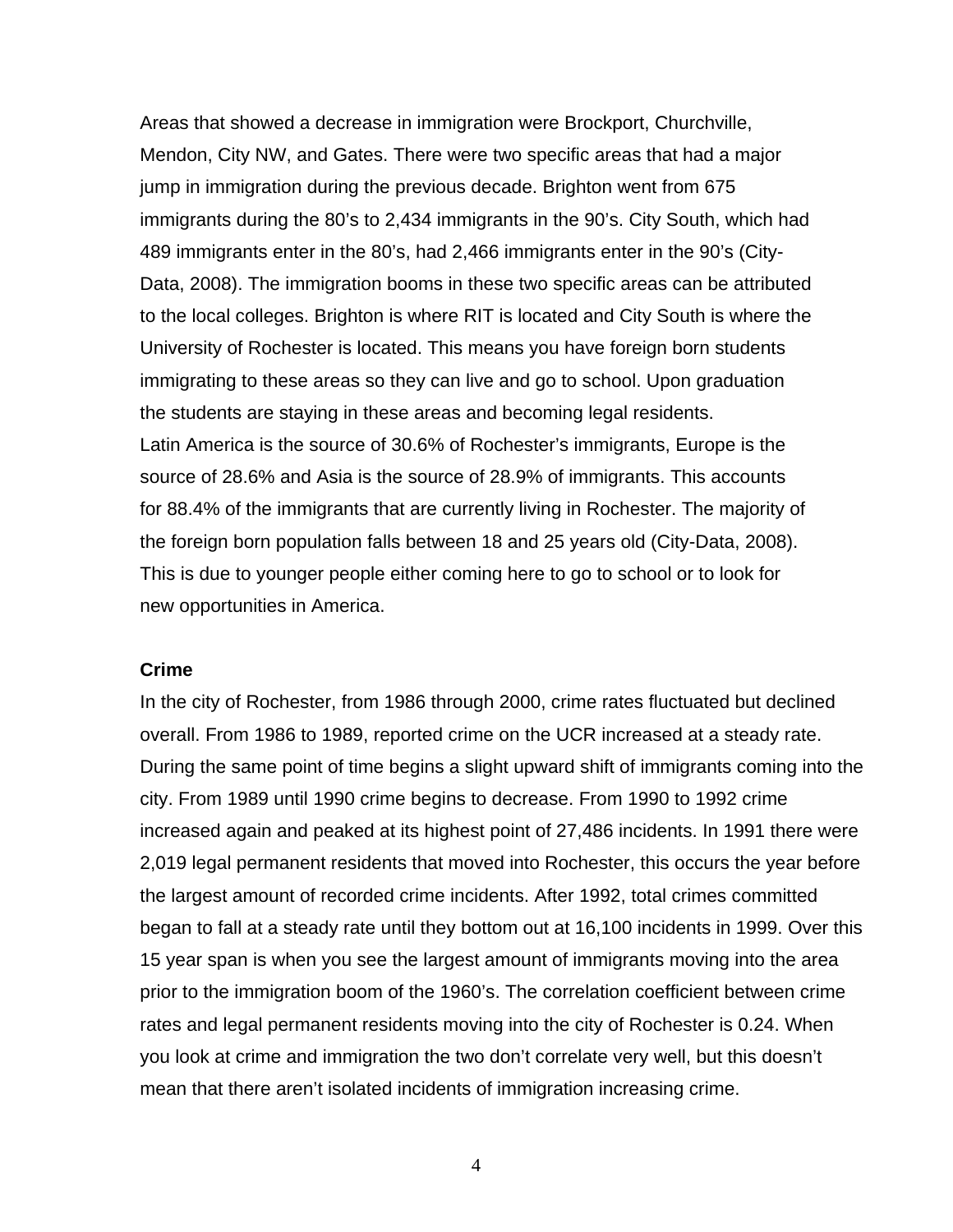

**Immigration as compared to UCR's total crime** 

Even though immigration and crime rates are not exactly linked, you do find hotspots of immigrants that contain increased amounts of crime. Latino immigrants, which are the largest immigrant population in the city of Rochester, may be linked to crime and gang activity in specific areas. The Norton region of the city is home to the largest source of Latino immigrants, this is also the area where the gang known as the Latin Kings is located. Latino's are also highly concentrated throughout the entire crescent area including Marketplace, Corn Hill, Dutch town, Edgerton, Kodak Park, and the 19<sup>th</sup> Ward.

# **Conclusion**

In recent decades there has been an increased rate of immigration into the city of Rochester and surrounding areas. Urbanization of the city has been affected by immigrants filling the gaps left behind by the people leaving the city. Due to urbanization, immigrants help contribute to the economic stability of the region because they fill job positions that are otherwise left empty. It can not be shown that crime rates have been adversely affected by immigration but there are specific areas with mainly immigrant populations that have higher than normal crime rates. Immigration doesn't necessarily harm the area and in a lot of ways benefits it.